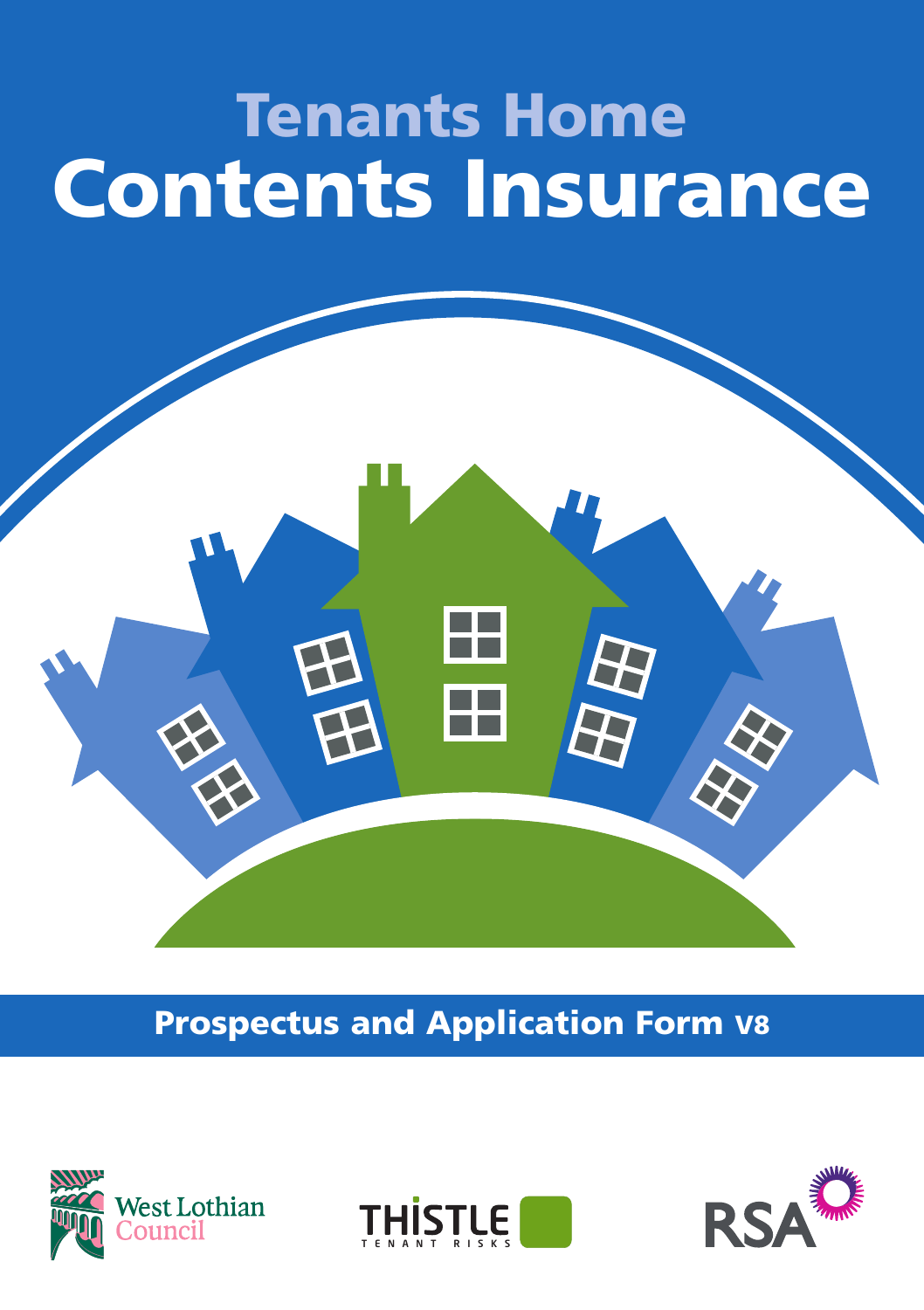## **Have you ever thought...**

#### **what would happen if you had a burglary?**

#### **How would you replace your possessions?**

**Or supposing you had a fire in your home, could you afford to replace your furniture out of your own pocket?**

#### **Please Note:**

The Council is not responsible for replacing your damaged contents.

**It's an alarming thought, but unfortunately these things do happen. All of us believe they'll never happen to us. If they do, we wish we'd been prepared. Dealing with the damage can cost a lot of money. That's where insurance comes in.**

Thistle Tenant Risks can offer tenants the chance to insure the contents of their homes. Working with Royal & Sun Alliance Insurance plc (RSA), a home contents policy specially designed for Housing organisation tenants has been produced.

This pay as you go home contents insurance policy has been designed to meet the demands and needs of those living in social housing.

Based on the information which has been provided to you if you are unsure whether this insurance policy is right for you please contact the West Lothian Council who will be happy to help you.

Thistle Tenant Risks have 20 years experience of dealing with Insurance for tenants.

**This leaflet tells you about this specialist policy and how you can apply.**

**So why not take out insurance now?**

**IT'S A GOOD IDEA TO CONSIDER WHAT A HOME CONTENTS INSURANCE POLICY COVERS YOU FOR IN ORDER FOR YOU TO MAKE AN INFORMED DECISION.**

**A copy of this document is available in large print or braille if required.**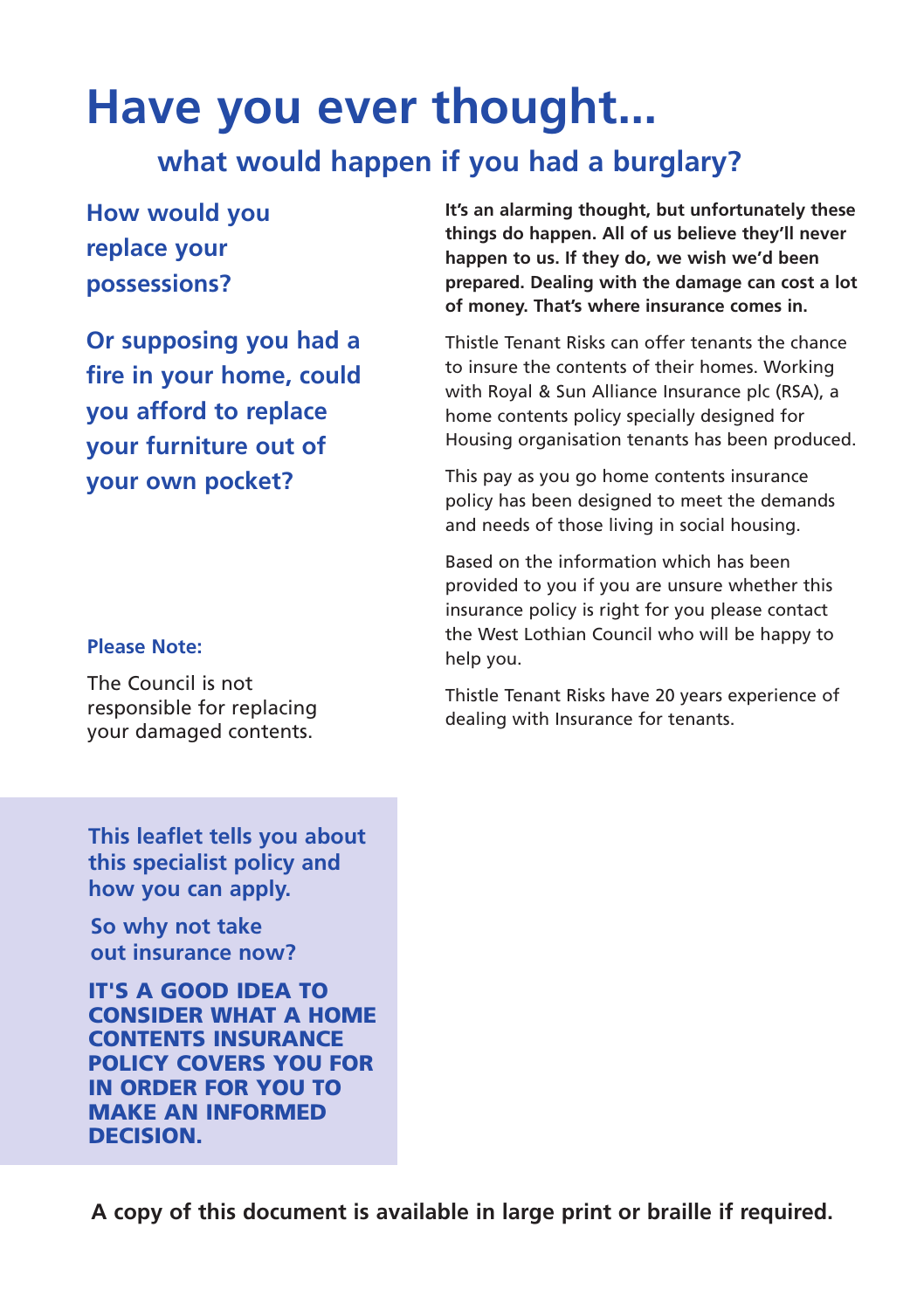### **Working out how much to insure for**

The table on page 4 will help you calculate the insurance cover you need. First read this page, then work out, room by room, the replacement cost of your belongings at today's prices and enter it in the space provided. Then add up the entries. This is your **Sum Insured**. Now refer to the premium tables on page 7 to select the premium you will pay.

### **Costing your belongings**

The policy insures any of your household contents and personal effects on a new for old basis.

This means, for example, that if your home is broken into and your television is stolen, RSA will pay you the current cost of replacing it.

This does not apply to clothes and household linen, where an allowance for wear and tear may be deducted.

When you are working out the cost of your insurance, you will need to work out how much it will cost to replace all of your contents as new.

### **Valuables**

These are items which are particularly prone to theft, such as jewellery, watches, clocks, articles of precious metal, pictures, and collections of coins, medals or stamps. If you believe that some of your possessions have a high value, you may wish to have them valued independently by an expert, for example a jeweller.

The maximum amount of cover provided for your valuables under this Policy is 1/3rd of the total Sum Insured. For any one valuable the maximum amount is £1,250.

### **Optional Extras**

In addition to your standard contents cover, you have the option to add any of the following additional covers at an extra cost:

- Extended accidental damage cover
- Personal effects cover (cover for possessions away from the home)
- Cover for the structure of garden huts, greenhouses and garages
- Hearing aid cover
- Wheelchair cover

#### **Making certain you are adequately insured**

The scheme offers low, minimum Sums Insured to ensure that you only pay for the cover you need. These are:

- £7,500 for senior Citizens (aged 60 years and over).
- £10,000 for all other tenants.

*However, it is important not to take these as recommended figures. If you undervalue your contents your claim will not be paid in full.*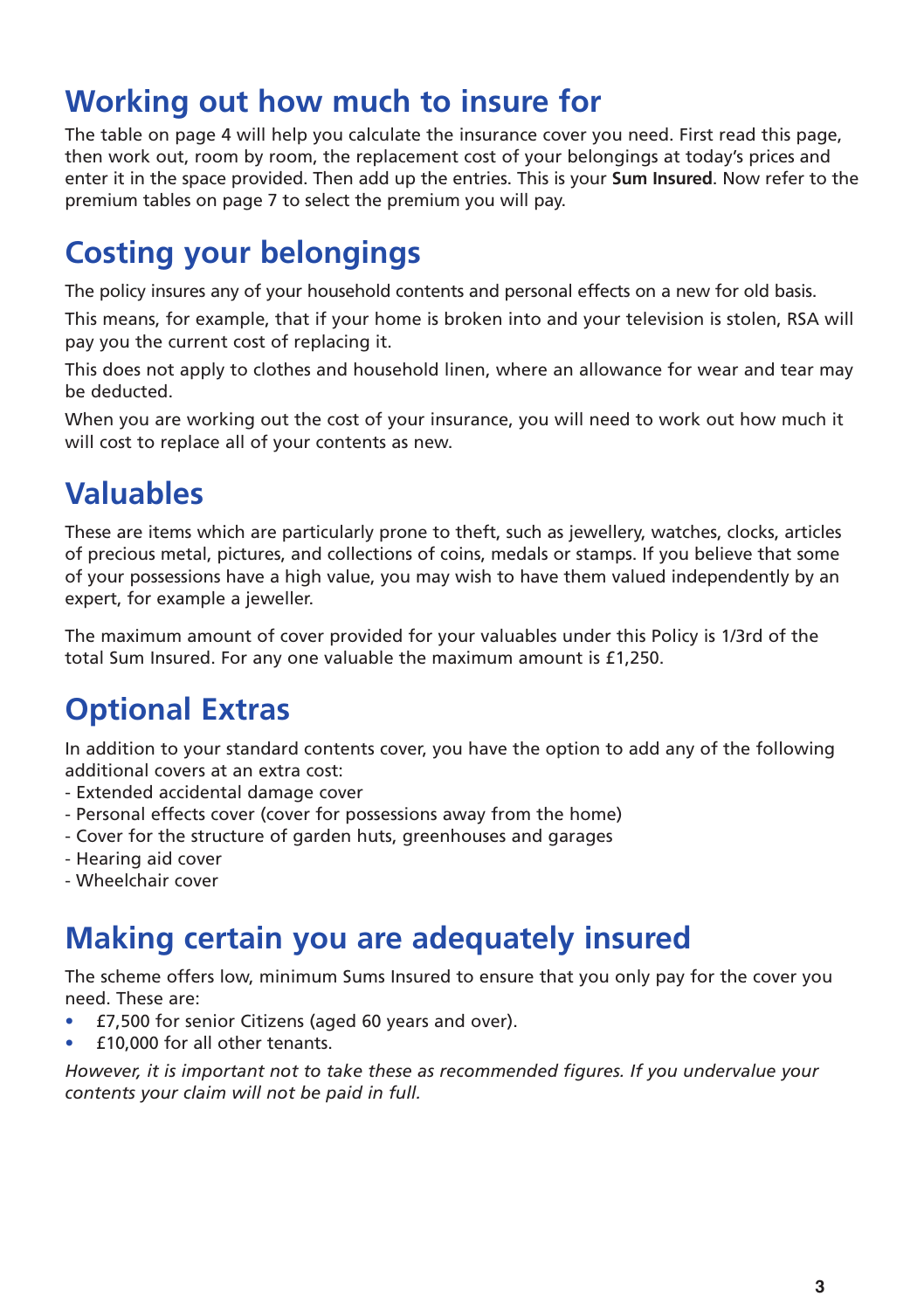#### **Replacement Cost**and the control of the control of

| Lounge             | Carpets and floor coverings<br><b>Curtains and fittings</b><br>Furniture<br>General items (eq. ornaments)<br>TV, video, audio and visual equipment<br>Valuables                                                              |  |
|--------------------|------------------------------------------------------------------------------------------------------------------------------------------------------------------------------------------------------------------------------|--|
| <b>Kitchen</b>     | Carpets and floor coverings<br><b>Curtains and fittings</b><br>Household appliances<br>Cooking utensils, cutlery and crockery<br>Cleaning equipment and materials<br>Food and drink<br>Valuables                             |  |
|                    | Hall, stairs and landings Carpets and floor coverings<br><b>Curtains and fittings</b><br>Furniture<br>General items                                                                                                          |  |
| <b>Dining Room</b> | Carpets and floor coverings<br><b>Curtains and fittings</b><br>Furniture<br>Valuables                                                                                                                                        |  |
| <b>Bathroom</b>    | Rugs and floor coverings<br><b>Blinds and fittings</b><br><b>Fixtures and fittings</b><br>Towels and Linen (allow for wear and tear)                                                                                         |  |
| <b>Bedrooms</b>    | Carpets and floor covering<br><b>Curtains and fittings</b><br>Furniture<br>Linen and bedding (allow for wear and tear)<br>General items<br>TV, video and visual equipment<br>Valuables<br>Clothing (allow for wear and tear) |  |
| <b>Other rooms</b> | Toys and baby equipment<br>Domestic tools<br>General items                                                                                                                                                                   |  |
|                    | <b>Total sum insured</b>                                                                                                                                                                                                     |  |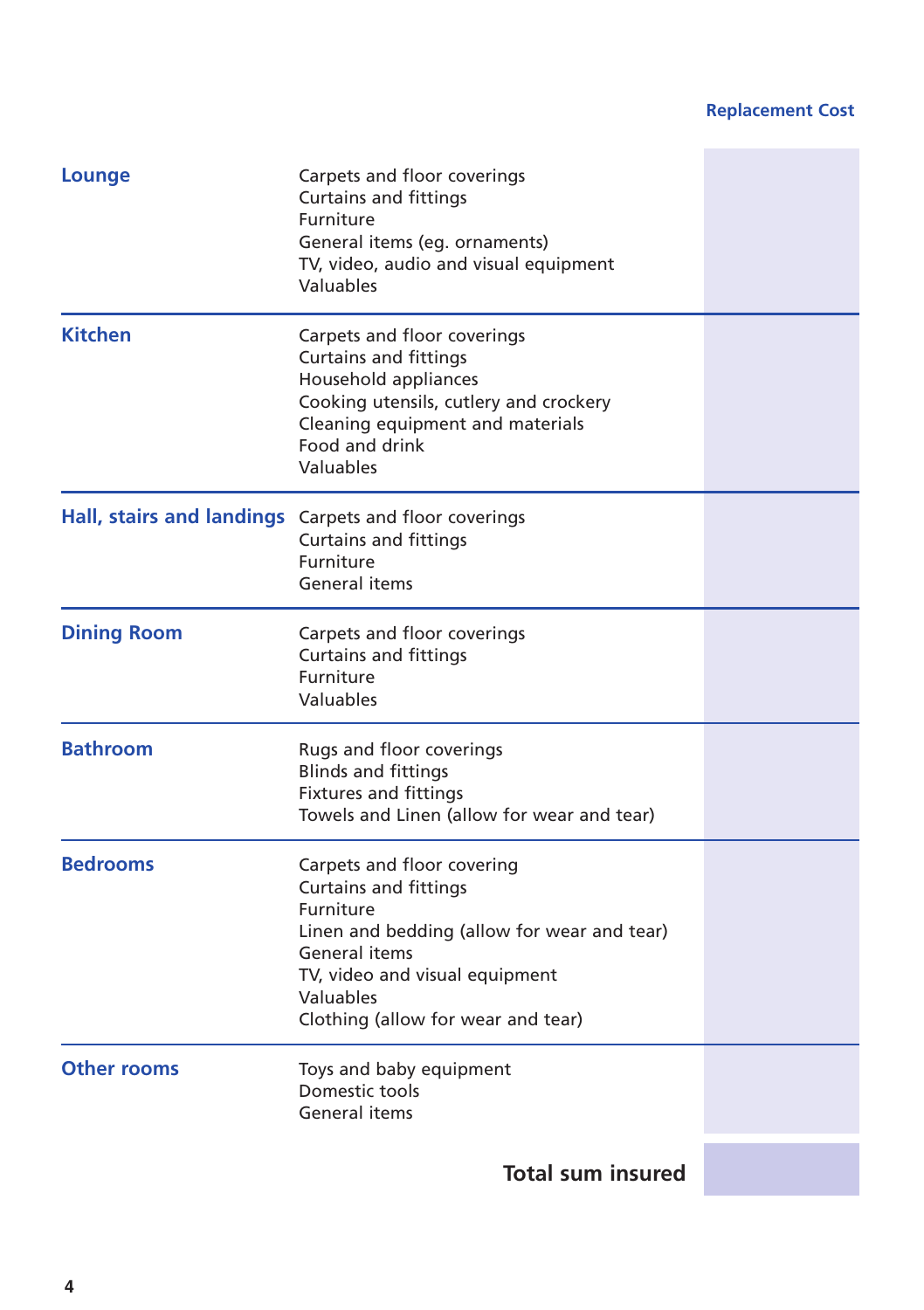### **Payment of the premium**

The weekly premium will be added to your rent account and should be paid to West Lothian Council with your normal rent payment.

You can pay your premiums either weekly or over longer intervals, but please ensure all premiums are paid in advance or your cover might not be valid.

### **When your Policy will start**

The start date you select must be more than 5 days in the future to allow time for your application to be processed.

Please note that you will not be insured until your application is accepted and you receive your documentation.

A policy wording, Insurance Product Information Document, and certificate of insurance detailing the sum insured, premiums and cover will be sent to you to confirm your application has been accepted and cover is now in place. To make sure you are always covered, you must keep up your payments.

### **Security Advice**

Make sure that all locking and security devices are brought into operation whenever:

- there is no person in charge of the home within the boundaries of the land belonging to the home;
- the occupants retire at night (locking devices on windows in occupied rooms need not be brought into operation).

### **What to do now**

- **1.** Read the Insurance Product Information Document, the Essential Information Document and Terms of Business Document.
- **2.** Fully complete the application form attached, making sure you have answered all the questions and signed the declaration.
- **3.** Return it to the Council, at the address below.

### **How to apply**

Complete the application form and post to:

West Lothian Council Civic Centre Howden South Road Livingston West Lothian EH54 6FF.

If you want any help filling in the form, please contact West Lothian Council.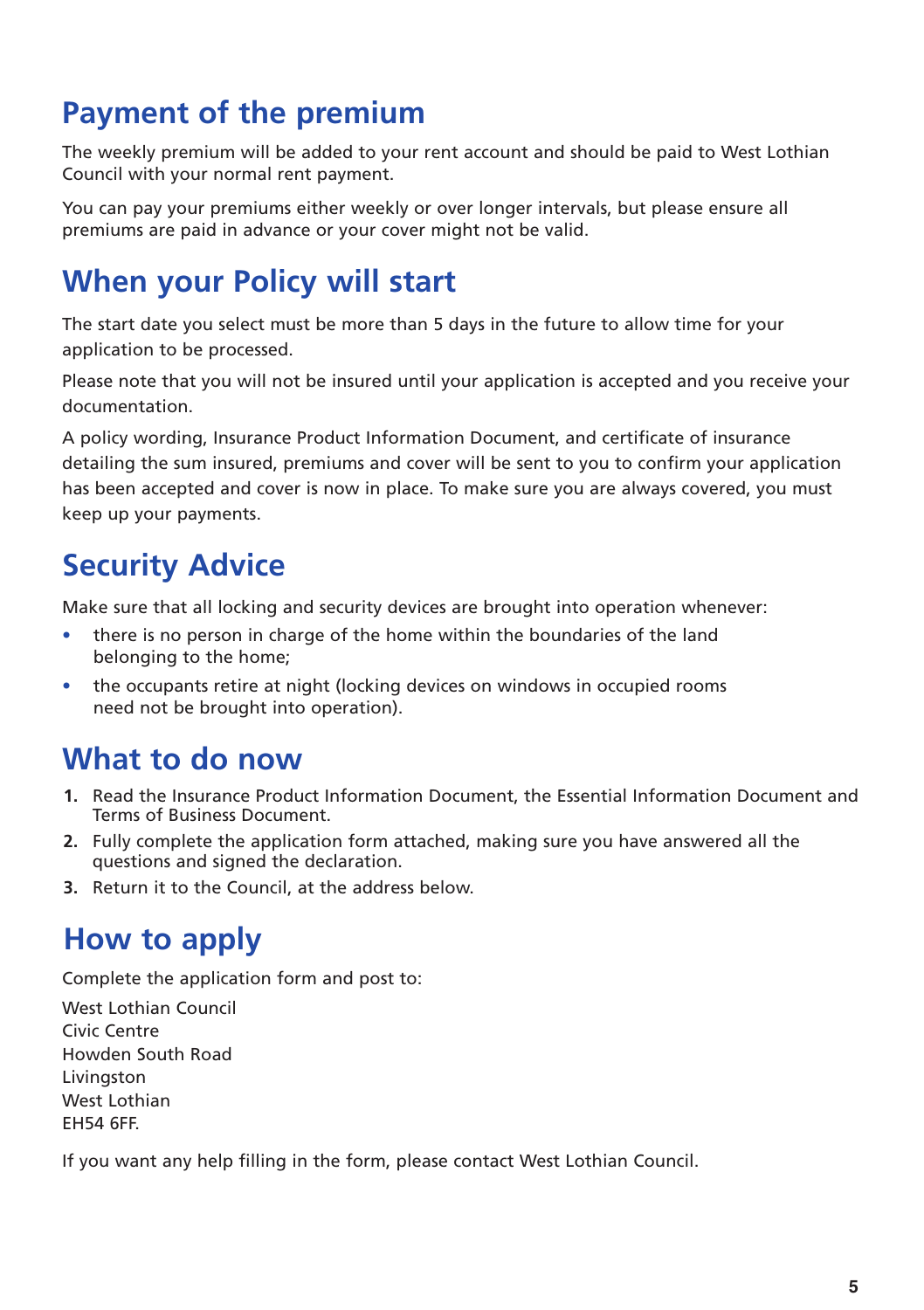### **Keeping up the payments**

- To make sure that you are always covered you must keep up to date with your payments.
- You will not be allowed to make a claim unless your payments are up to date.
- Your insurance may be cancelled if you don't keep your premiums up to date.

### **Start date**

West Lothian Council will write to you with details of your new rent, insurance premium and the date when it starts which will be the date the insurance cover starts.

- Cover will start as soon as your application has been accepted.
- A welcome letter, policy wording, Insurance Product Information Document and certificate of insurance detailing the sum insured, premium and cover will be sent to you as soon as possible. Your premium will be added to your rent account.

### **What is a Pay As You Go policy?**

- By choosing a Pay As You Go policy, we will endeavour to provide you with your policy terms including your Certificate of Insurance prior the to Scheme Anniversary.
- The Scheme Anniversary will be the point when we communicate any changes to the terms of your policy, it will also contain a statement of price and information about cancellation.

### **How do I notify a claim?**

To report a claim please contact West Lothian Council to request a claim form.

### **Special Notes**

- If during the period of your insurance cover your home is likely to be unoccupied (e.g. through hospitalisation, extended holiday) for more than 35 days in a row, or if there is any change in your risk circumstances such as a change of address, you will have to advise the Administrator either in writing or by phone.
- Remember, it is your responsibility to establish that the sum insured is sufficient to cover all your household items and personal effects as new.
- You do need to have a clear rent account to be accepted on the scheme.

.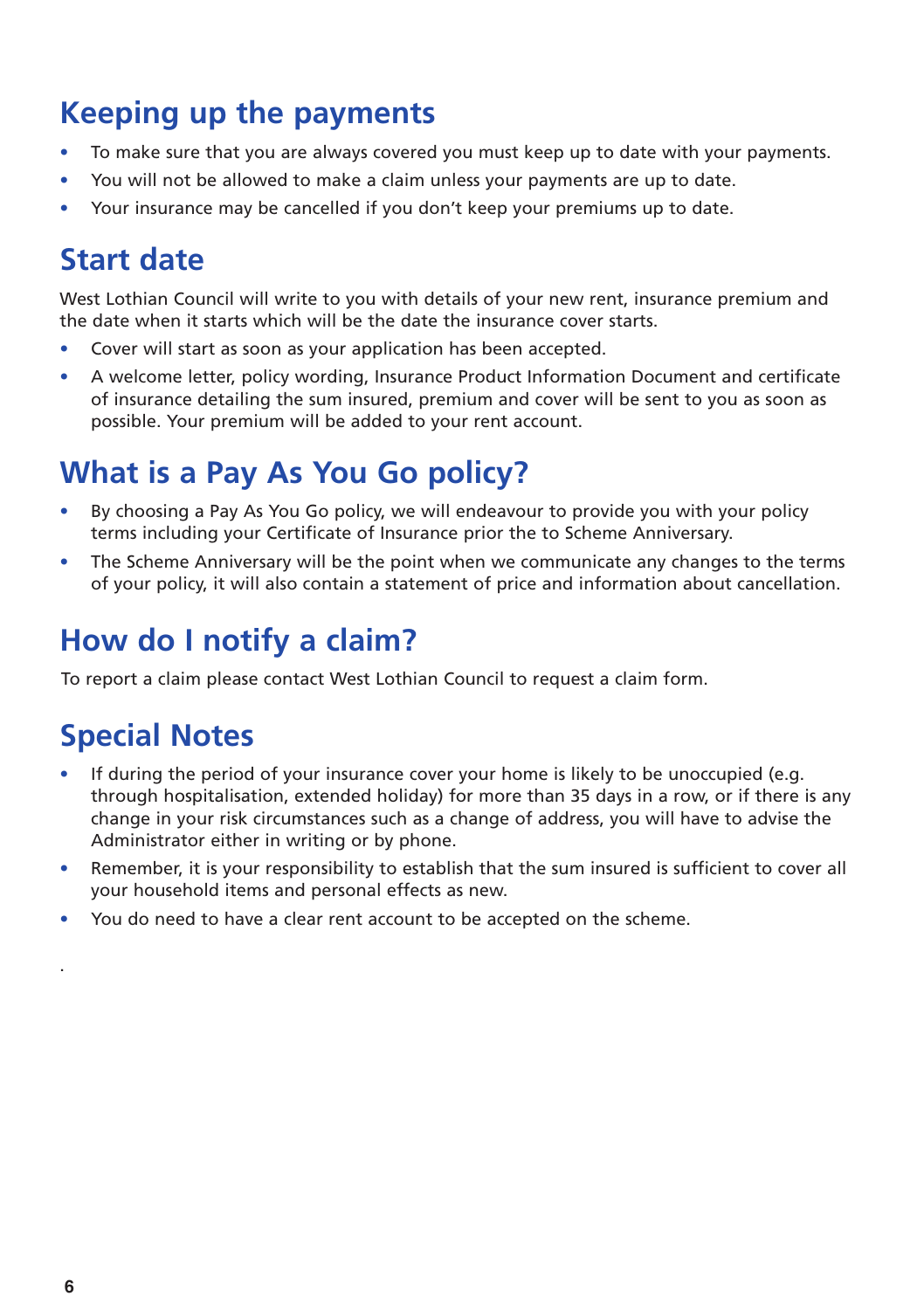### **Cost of Insurance**

You may wish to use the do-it-yourself valuation sheet on page 3, to help you work out how much cover you need.

|                |                              | <b>Standard</b><br><b>Cover</b> | <b>Standard</b><br><b>Cover Plus</b><br><b>Extended</b><br><b>Accidental</b><br><b>Damage</b><br><b>Cover</b> |                              | <b>Standard</b><br><b>Cover</b> | <b>Standard</b><br><b>Cover Plus</b><br><b>Extended</b><br><b>Accidental</b><br><b>Damage</b><br><b>Cover</b> |
|----------------|------------------------------|---------------------------------|---------------------------------------------------------------------------------------------------------------|------------------------------|---------------------------------|---------------------------------------------------------------------------------------------------------------|
|                | <b>Sum</b><br><b>Insured</b> | Weekly<br><b>Premium</b>        | <b>Weekly</b><br><b>Premium</b>                                                                               | <b>Sum</b><br><b>Insured</b> | <b>Weekly</b><br><b>Premium</b> | <b>Weekly</b><br><b>Premium</b>                                                                               |
|                | £7,500                       | £0.74                           | £1.13                                                                                                         | £21,000                      | £2.05                           | £3.15                                                                                                         |
| For<br>tenants | £8,000                       | £0.78                           | £1.20                                                                                                         | £22,000                      | £2.15                           | £3.30                                                                                                         |
| aged<br>60 and | £8,500                       | £0.83                           | £1.28                                                                                                         | £23,000                      | £2.25                           | £3.45                                                                                                         |
| over           | £9,000                       | £0.88                           | £1.36                                                                                                         | £24,000                      | £2.35                           | £3.60                                                                                                         |
|                | £9,500                       | £0.93                           | £1.43                                                                                                         | £25,000                      | £2.44                           | £3.75                                                                                                         |
|                | £10,000                      | £0.97                           | £1.50                                                                                                         | £26,000                      | £2.54                           | £3.90                                                                                                         |
|                | £11,000                      | £1.08                           | £1.66                                                                                                         | £27,000                      | £2.64                           | £4.05                                                                                                         |
|                | £12,000                      | £1.18                           | £1.80                                                                                                         | £28,000                      | £2.73                           | £4.20                                                                                                         |
|                | £13,000                      | £1.27                           | £1.95                                                                                                         | £29,000                      | £2.84                           | £4.36                                                                                                         |
|                | £14,000                      | £1.38                           | £2.09                                                                                                         | £30,000                      | £2.93                           | £4.49                                                                                                         |
|                | £15,000                      | £1.47                           | £2.25                                                                                                         | £31,000                      | £3.02                           | £4.65                                                                                                         |
|                | £16,000                      | £1.56                           | £2.40                                                                                                         | £32,000                      | £3.14                           | £4.79                                                                                                         |
|                | £17,000                      | £1.67                           | £2.55                                                                                                         | £33,000                      | £3.23                           | £4.95                                                                                                         |
|                | £18,000                      | £1.76                           | £2.70                                                                                                         | £34,000                      | £3.33                           | £5.11                                                                                                         |
|                | £19,000                      | £1.86                           | £2.86                                                                                                         | £35,000                      | £3.43                           | £5.26                                                                                                         |
|                | £20,000                      | £1.96                           | £3.00                                                                                                         |                              |                                 |                                                                                                               |

\* £7,500 - £9,500 is only available to tenants aged 60 and over. £10,000 - £35,000 available to all other tenants.

| <b>Option Type</b>          | <b>Sum Insured</b> | <b>Weekly Premium</b> |
|-----------------------------|--------------------|-----------------------|
| <b>Personal Effects</b>     | £1,000             | £0.86                 |
| (cover away from the home)  | £2,000             | £1.12                 |
|                             | £3,000             | £1.37                 |
| Wheelchairs                 | £1,000             | £1.19                 |
|                             | £2,000             | £2.38                 |
|                             | £3,000             | £3.56                 |
| <b>Hearing Aids</b>         | £1,000             | £1.19                 |
|                             | £2,000             | £2.38                 |
|                             | £3,000             | £3.56                 |
| Cover for the structure of: |                    |                       |
| Sheds, Garages, Greenhouses | £500               | £0.28                 |

All premiums include Insurance Premium Tax at the current rate.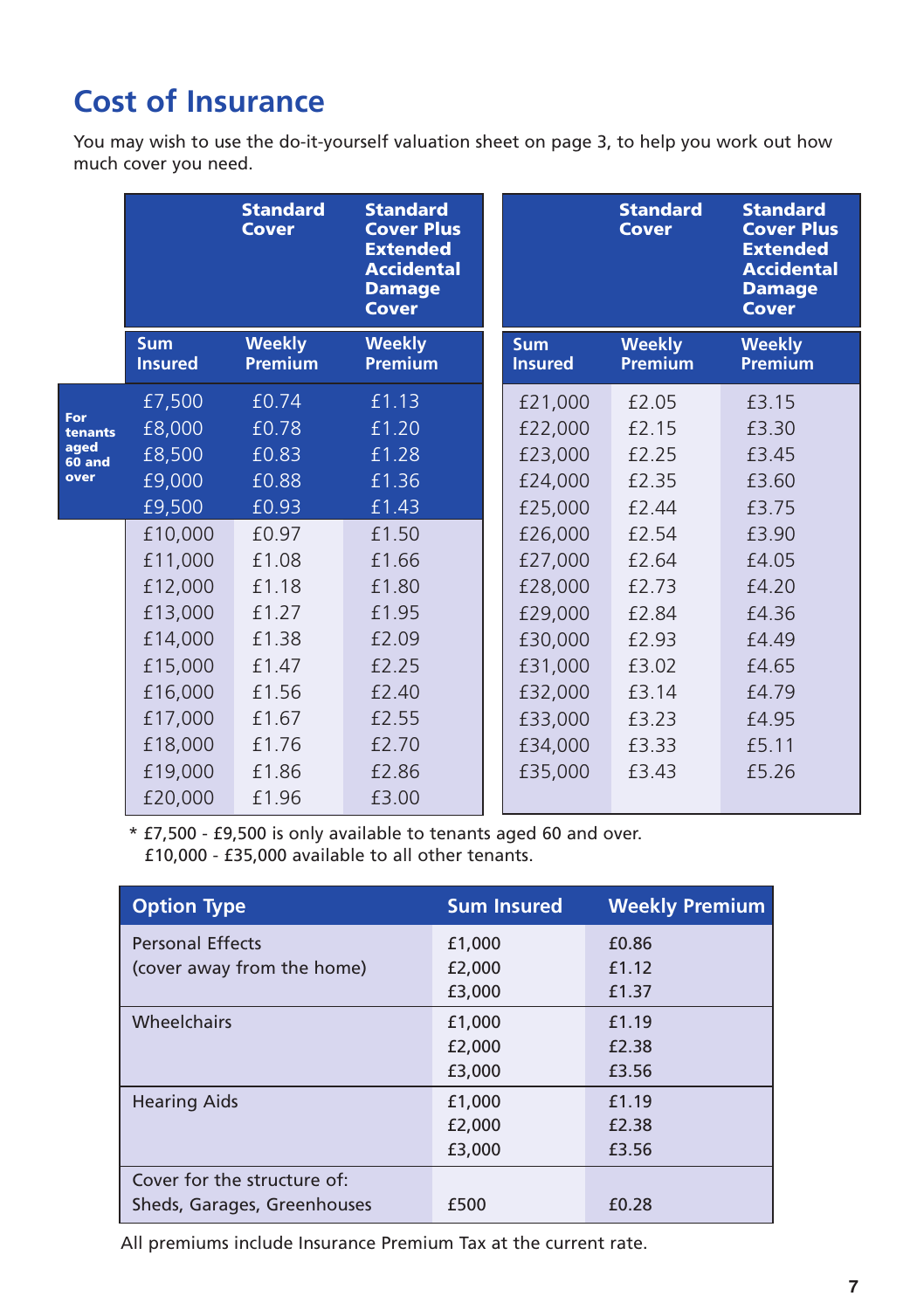### **Essential Information Document**

#### **How to renew your policy**

We'll contact you before your policy is due to renew each year, to let you know the price and terms and conditions that will apply for the following year. If you'd like to make changes or cancel the cover, please let us know before the renewal date.

Unless you advise us before the renewal date that you wish to cancel your cover, the policy will automatically renew if you pay by instalments. If you normally contact us to pay for your policy once a year, then you'll need to do this before the renewal date to pay the premium and renew your cover.

#### **Financial Sanctions**

Please note that Royal & Sun Alliance Insurance plc is unable to provide insurance in circumstances where to do so would be in breach of any financial sanctions imposed by the United Nations or any government, governmental or judicial body or regulatory agency. Full details will be provided in your policy documentation.

#### **The Law and Language that applies to your policy**

Both you and we may choose the law which applies to this contract. However, unless you and we agree otherwise, the law which applies is the law applicable in the part of the United Kingdom, Channel Islands or the Isle of Man in which you live. Full details will be provided in your policy documentation. The language used in this policy and any communications relating to it will be English.

#### **Are you protected if we go out of business?**

Royal & Sun Alliance Insurance plc is a member of the Financial Services Compensation Scheme (FSCS). This provides compensation if any member goes out of business or into liquidation and is unable to meet any valid claims against its policies. You may be able to claim compensation if we can't meet our obligations but this will depend on the claim. If you want more information on the compensation scheme you can contact FSCS.

#### **How to make a claim**

Should you wish to make a claim under your insurance, you must give us any information or help that we may ask for and you must not agree to settle or reject a claim unless we've agreed and confirmed this verbally or in writing. You can find full details of how to claim in your Policy documentation.

#### **Cancelling your policy**

Once you've read your policy, if you don't want to go ahead with the insurance and this is your first year with us, you'll have 14 days from the day you receive the policy documentation to let us know. If you're due to renew your cover then the 14 days starts from your renewal date. Once we know that you'd like to cancel, we'll refund any payments you've already made unless you've made a claim in the current period of insurance. If we need to cancel your policy we'll write to you at least 14 days before the cancellation date, using the address we currently have on record. If we cancel your policy we may refund you for payments you've already made to us for the time you have left on your insurance. If your policy is cancelled you'll still be able to claim for any event that happened before the cancellation date.

#### **Making a complaint**

If you think that we haven't given you the service you expected, we'd like you to let us know so that we can try to put things right. If you're not happy you should contact us using the address shown in your documentation. If they're not able to resolve the complaint for you they'll contact our Customer Relations team to look into your concerns on behalf of our Chief Executive. If they can't resolve your complaint they'll let you have written confirmation of our final response so you can refer the matter to the Financial Ombudsman if you'd like to do so. This won't affect your right to take legal action.

| <b>Customer Relations</b><br>Team | <b>Financial Ombudsman</b><br>Service |
|-----------------------------------|---------------------------------------|
| <b>RSA</b>                        | Exchange Tower                        |
| <b>Customer Relations Team</b>    | London                                |
| PO Box 255                        | E14 9SR                               |
| Wymondham                         |                                       |
| NR <sub>18</sub> 8DP              |                                       |

#### **About us**

This product is underwritten by Royal & Sun Alliance Insurance plc, which is authorised by the Prudential Regulation Authority as an insurance company and is regulated by the Financial Conduct Authority and the Prudential Regulation Authority. It is authorised to sell and administer insurance contracts under Registration No. 202323. You can check this on the Financial Services Register by visiting the FCA's website www.fca.org.uk/register

You will not be charged a fee for this service. Your Landlord (as indicated in the application form) will receive a commission from Royal & Sun Alliance Insurance plc in relation to any insurance policy arranged by them, which means that a percentage of the premium you pay is given to them. If you require any further information on this please contact your landlord..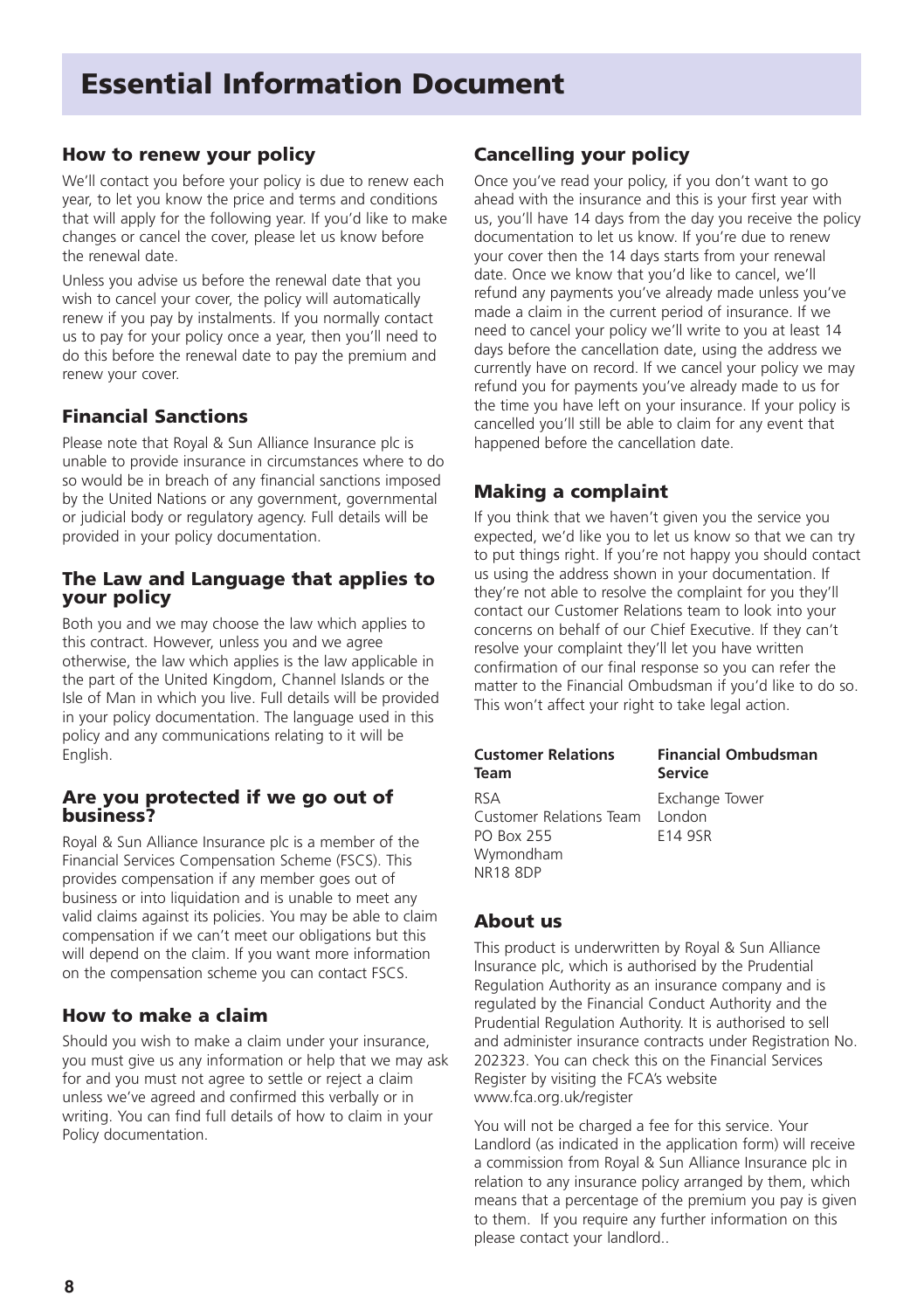#### **Contents Insurance for Tenants APPLICATION FORM**

.  $\mathcal{U}$  $\mathbf{I}$ 

 $\blacksquare$ J. J. T T J.  $\mathbf{I}$ I I J. J. J. Г Г J. J. П п П

> Т П r r п J. J. J. п J. J. T Г п Г П Т Г Г Л Г J. I I J. J. J. Г Г п л Ï л п т Г I л J. Ï J. J. J. Ï Г л п Ï л



#### **Please read the important information which follows**

We'll give information to help you make an informed choice but won't provide advice on whether our products are suitable for you. This contents cover meets the demands and needs of customers who need to repair or replace their home contents as new against specific damage and loss such as theft and escape of water.

A copy of the completed Application Form is available on request but you should keep a record of all information supplied to us for the purpose of entering into this contract. A specimen policy is available on request.

Your answers to our questions are important and provided you have answered them to the best of your knowledge and belief, we consider that you have fulfilled your requirements. You should tell us if any of these details are incorrect or change. We may reassess your cover, terms and premiums when we are told about changes in your circumstances. If you do not tell us about any changes, or give us incorrect information, the wrong terms may be quoted, a claim might be rejected or payment could be reduced. In certain circumstances your policy might be invalid and you may not be entitled to a refund of premium. If there is insufficient space for your response, please continue on a separate sheet of paper if necessary.

#### *(Joint tenants and co-habitees must be named)*

| Mr/Mrs/Miss/Ms<br><b>Full Name/s</b>                                                                                                                                                                                                    |                         |
|-----------------------------------------------------------------------------------------------------------------------------------------------------------------------------------------------------------------------------------------|-------------------------|
| Address of your home to be<br>insured<br>Postcode                                                                                                                                                                                       |                         |
|                                                                                                                                                                                                                                         |                         |
| Date of Birth<br>Tel No.                                                                                                                                                                                                                |                         |
| <b>Precise Occupation</b>                                                                                                                                                                                                               |                         |
|                                                                                                                                                                                                                                         |                         |
| <b>AMOUNT TO BE INSURED</b><br>£<br>To the nearest £1,000 (note minimum amounts)                                                                                                                                                        |                         |
| . Do you require the full accidental damage option? If yes, please tick the box                                                                                                                                                         |                         |
| It is important that the sum(s) chosen are sufficient to replace ALL your Household Goods and Personal<br>Belongings. If the Sums Insured are inadequate you will have to bear a proportion of any claim. Please refer to               |                         |
| the premium tables for the cost of cover.<br>Do you require at an additional cost any of the following cover options:                                                                                                                   |                         |
| £<br>a) Personal Effects cover                                                                                                                                                                                                          | maximum £3,000          |
| £500<br>b) Garden Huts, Garages and Greenhouses cover                                                                                                                                                                                   |                         |
| £<br>Hearing Aid cover<br>C)                                                                                                                                                                                                            | maximum £3,000          |
| £<br>d) Wheelchair cover                                                                                                                                                                                                                | maximum £3,000          |
|                                                                                                                                                                                                                                         |                         |
| Date you want the insurance to start from                                                                                                                                                                                               |                         |
| The start date you select must be more than 5 days in the future to allow time for your application to be processed.<br>Please note that you will not be insured until your application is accepted and you receive your documentation. |                         |
|                                                                                                                                                                                                                                         |                         |
|                                                                                                                                                                                                                                         |                         |
| Please answer all of the following Questions Whenever we ask questions on the Application Form about your<br>household, we mean You and Your family (including your partner and all children) who normally reside with you.             |                         |
| 1. Have you or any member of your household who normally live with you at your current address or elsewhere                                                                                                                             |                         |
| a) made any household contents claims in the last 5 years?                                                                                                                                                                              | <b>Yes</b><br><b>No</b> |
| b) had insurance cancelled, declined or declared void or had special terms or conditions applied?                                                                                                                                       | <b>Yes</b><br>No        |
| c) been convicted of any offence other than parking or speeding offences or offences which are<br>spent under the Rehabilitation of Offenders Act 1974?                                                                                 | Yes<br>No               |
| 2. Has the home or the land belonging to it been flooded in the last 5 years?                                                                                                                                                           | <b>Yes</b><br><b>No</b> |
| 3. Will the home be left unoccupied for a total of more than 35 days in a year?                                                                                                                                                         | Yes<br>No               |
| 4. Will the home be occupied by anyone other than you or your household?                                                                                                                                                                | <b>Yes</b><br><b>No</b> |
| If yes, how many people other than you or your household will occupy the home with you?                                                                                                                                                 |                         |
| If you have answered yes to the above questions, please give details below.                                                                                                                                                             |                         |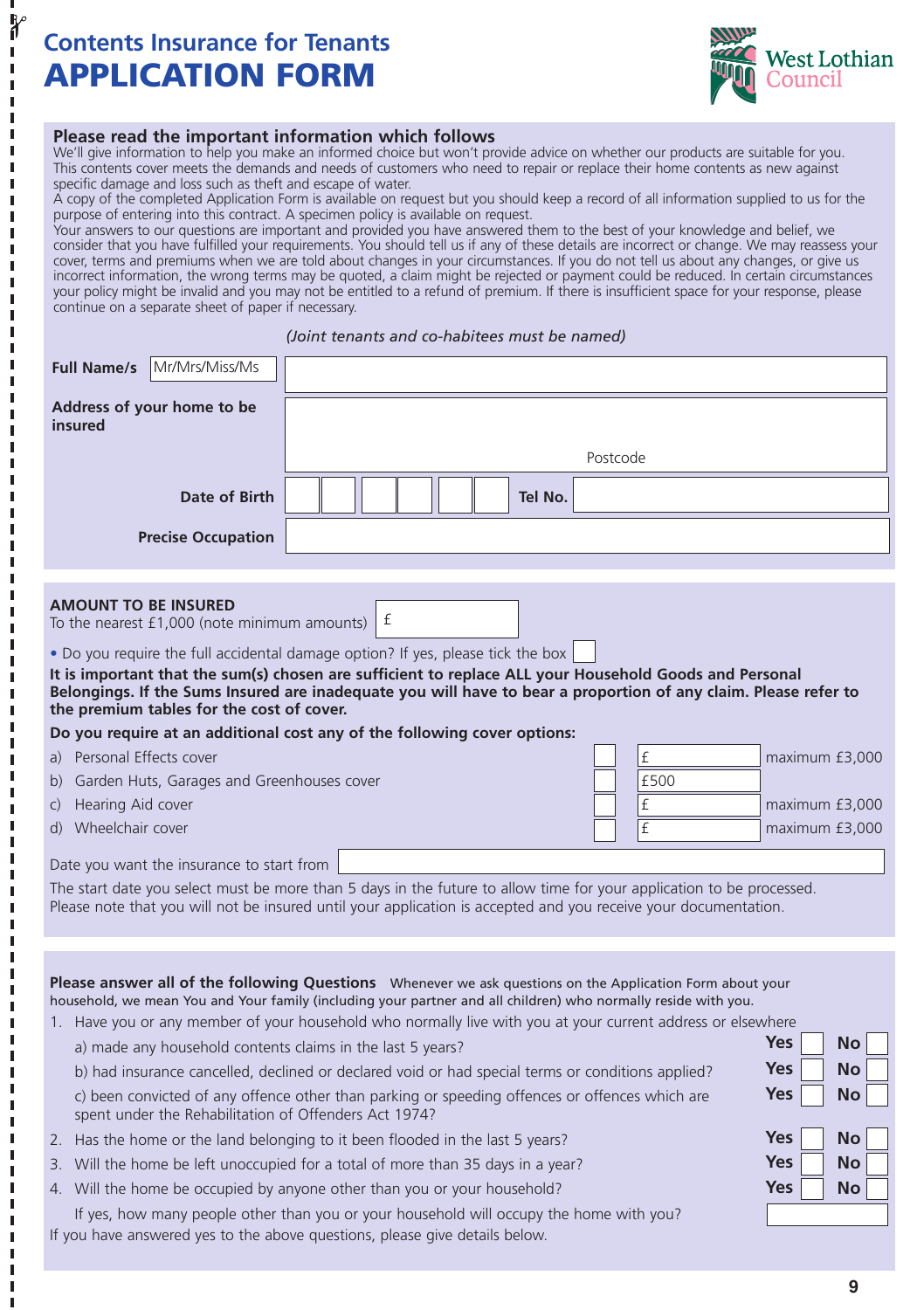#### **Additional Information**

If you have answered 'YES' to **Question 1a**, please provide the following information about the claim:

• The cause of the claim (Fire, Theft, Accidental Damage etc)

• The date of the claim

• The amount of the claim

• What was damaged? (TV, mobile phones, carpets etc)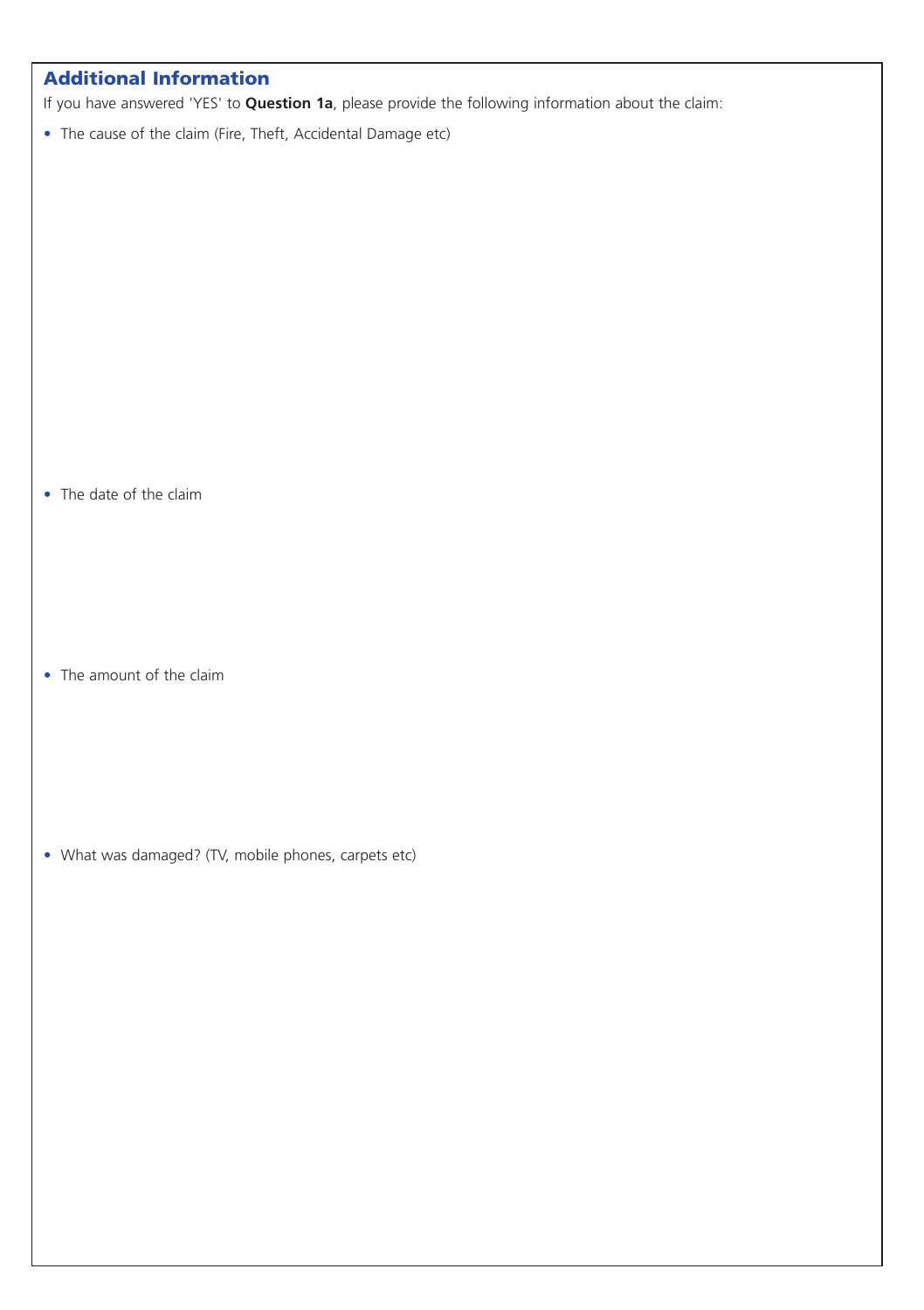If you have answered 'YES' to **Question 1b**, please provide the following information:

• What action was taken by the insurer?

• Why did they take that action?

- The date this happened?
- Have you had insurance since?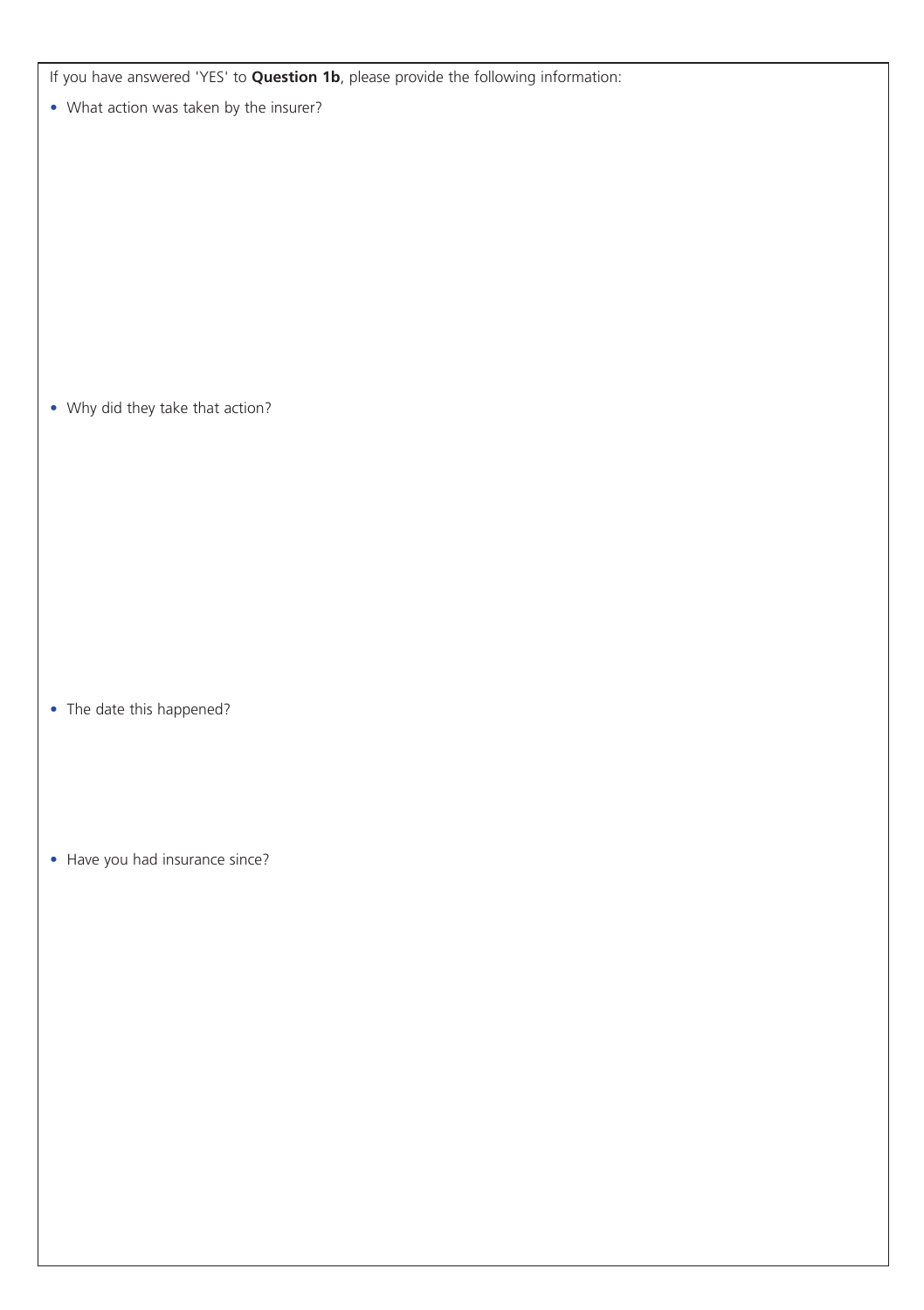If you have answered 'YES' to **Question 1c**, please provide the following information:

• What was the conviction for?

• The date it was received?

• What sentence was given?

• What country was the conviction received in?

• What is the date of birth of the person who committed the offence?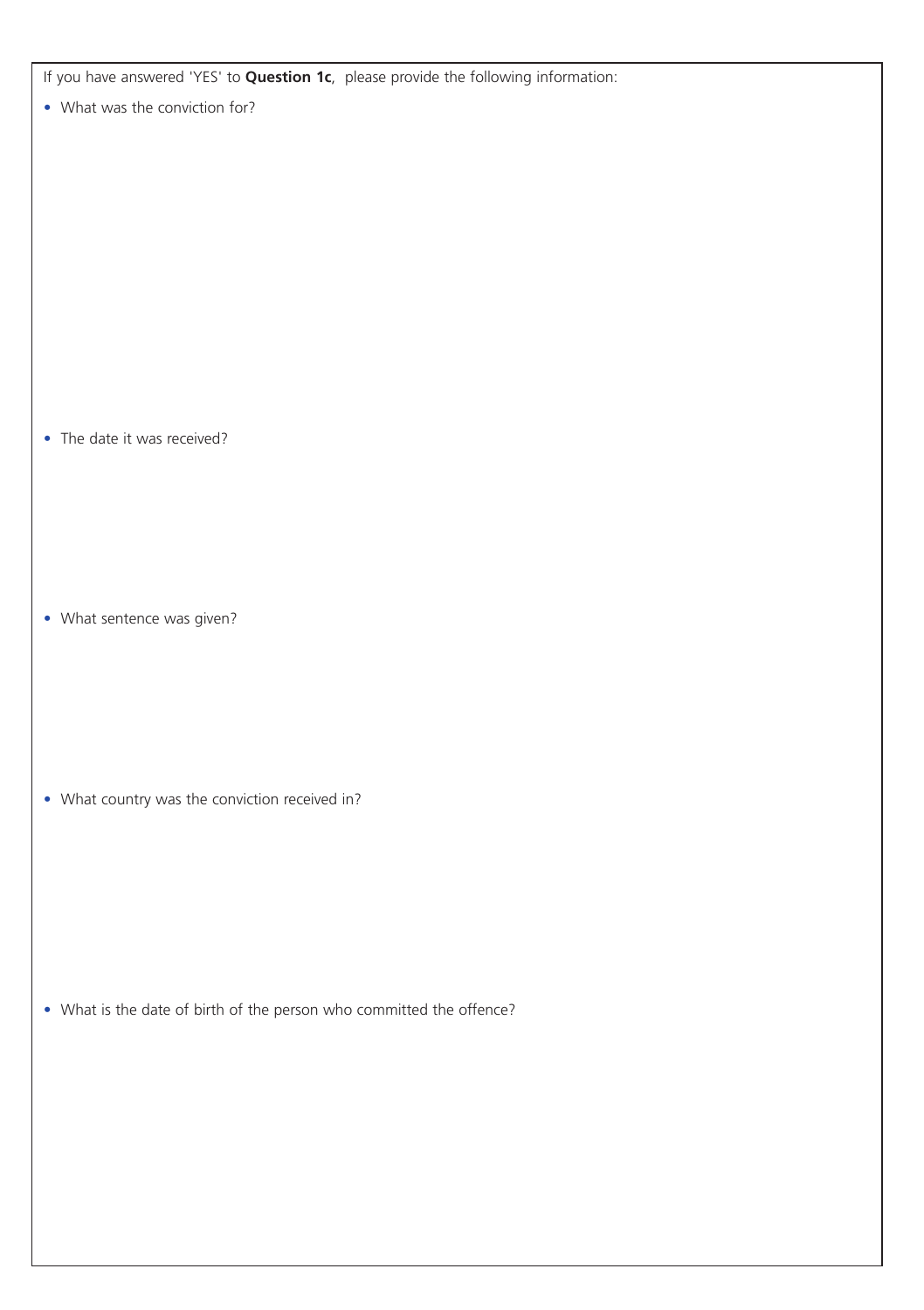If you have answered 'YES' to **Question 2**, please provide the following information:

• How many times has your property been flooded in the last 5 years?

• What measures have been put in place to prevent further flooding of the property?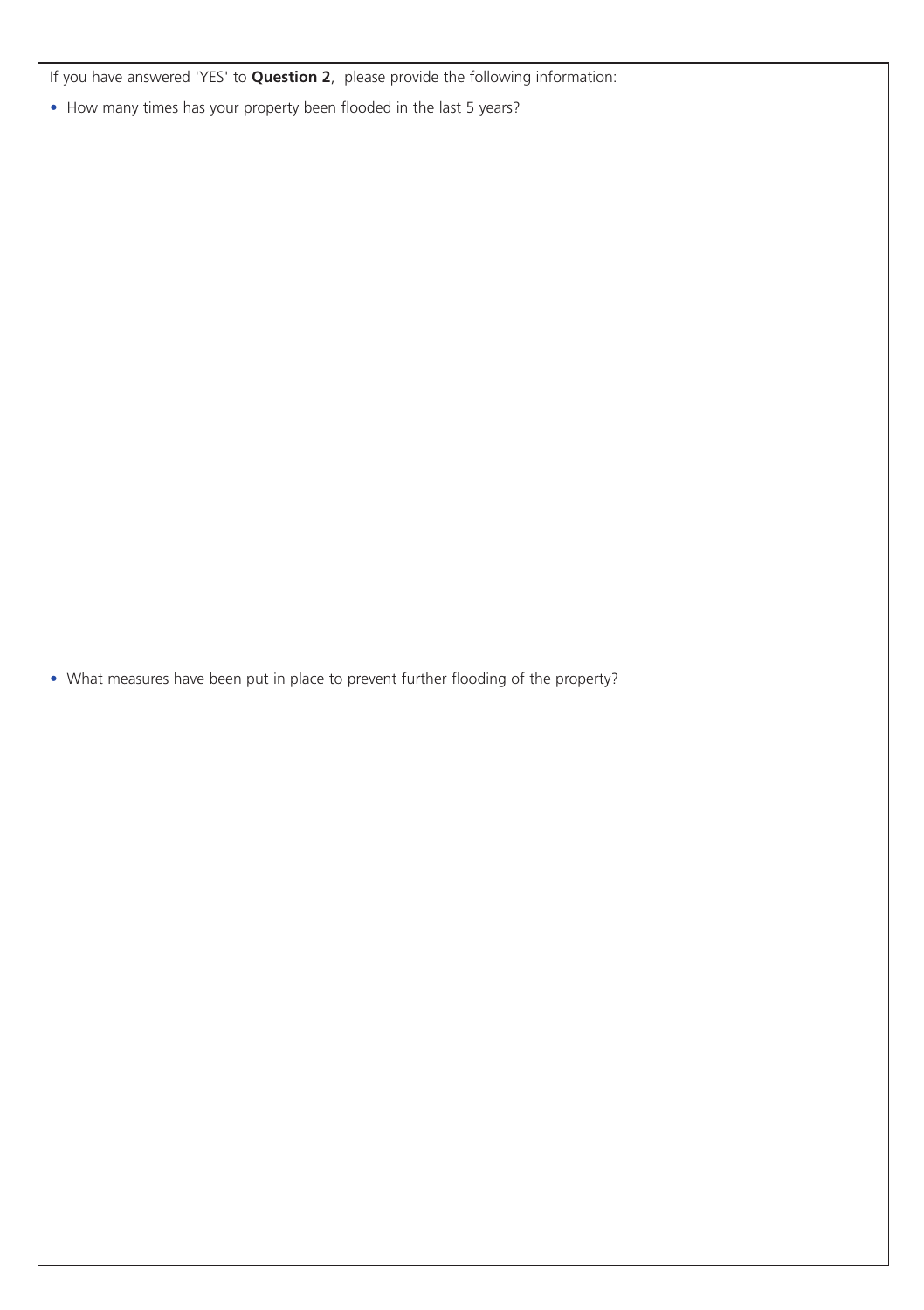#### **Important**

Please read the following carefully before you sign and date the Declaration.

• Claims and Underwriting Exchange

 Insurers pass information to the Claims and Underwriting Exchange Register, run by Insurance Database Services Ltd (IDS Ltd). The aim is to help us to check information provided and also to prevent fraudulent claims. When we deal with your request for insurance, we may search the register. When you tell us about an incident (such as fire, water damage or theft) which may or may not give rise to a claim, we will pass information relating to it to the register. You can ask us for more information about this.

You should show this notice to anyone who has an interest in property insured under the policy.

• Eligibility Disclaimer

 Royal & Sun Alliance Insurance plc has the right to refuse any application which does not meet its underwriting eligibility criteria under the scheme.

• How We Use Your Information

 Your policy is underwritten by Royal & Sun Alliance Insurance plc (RSA), and your data is provided to RSA in order for them to provide you with the cover you require. To find out how RSA use your personal data, and what your rights are in relation to that information, a copy of their privacy policy can be found online at https://www.rsagroup.com/support/legal-information/partner-privacy-policy/

#### **Declaration**

• Important Note: Before you sign this form, please read it again making sure all questions are answered in full. Check that the answers which have been given are correct. Once you and any joint applicant sign this form you are responsible for its accuracy. To give false information knowingly in answer to any of the questions in order to obtain insurance or to obtain a reduced premium could be a criminal offence and could invalidate your insurance.

 I/We declare that to the best of my/our knowledge and belief, the statements made by me/us or on my/our behalf are true and complete.

I/We have read the Insurance Product Information Document, Essential Information Document.

 I/We consent to the searching of information from other insurers to check the answers I/we have provided and I/we authorise the giving of information for such purposes.

 I/We understand that you will pass the information on this form and about any incident I/we may give details of to IDS Ltd so that they can make it available to other insurers. I/We also understand that, in response to any searches you may make in connection with this application or any incident I/we have given details of, IDS Ltd may pass you information it has received from other insurers about other incidents involving anyone insured under the policy.

| Signature of Proposer/s | Date |  |  |  |  |
|-------------------------|------|--|--|--|--|
| Signature of Proposer/s | Date |  |  |  |  |

*(Joint tenants or co-habitees must sign, unless married to one another)*

#### **PLEASE INITIAL ANY ALTERATIONS ON THIS APPLICATION FORM**

| <b>For Office Use Only</b> |            |           |  |  |  |  |
|----------------------------|------------|-----------|--|--|--|--|
| Area                       |            | Premium £ |  |  |  |  |
| Certificate No             | Input Date | Date Sent |  |  |  |  |

#### **PLEASE RETURN THIS FORM TO: WEST LOTHIAN COUNCIL, CIVIC CENTRE, HOWDEN SOUTH ROAD, LIVINGSTON, WEST LOTHIAN, EH54 6FF**

Thistle Tenant Risks is a trading style of Thistle Insurance Services Limited. Thistle Insurance Services Limited is authorised and regulated by the Financial Conduct Authority FRN 310419. Registered in England under No. 00338645. Registered office: Rossington's Business Park, West Carr Road, Retford, Nottinghamshire, DN22 7SW. Thistle Insurance Services Ltd is part of the PIB Group.

Our Data Protection Privacy Policy is online at https://www.thistleinsurance.co.uk/Privacy-Policy